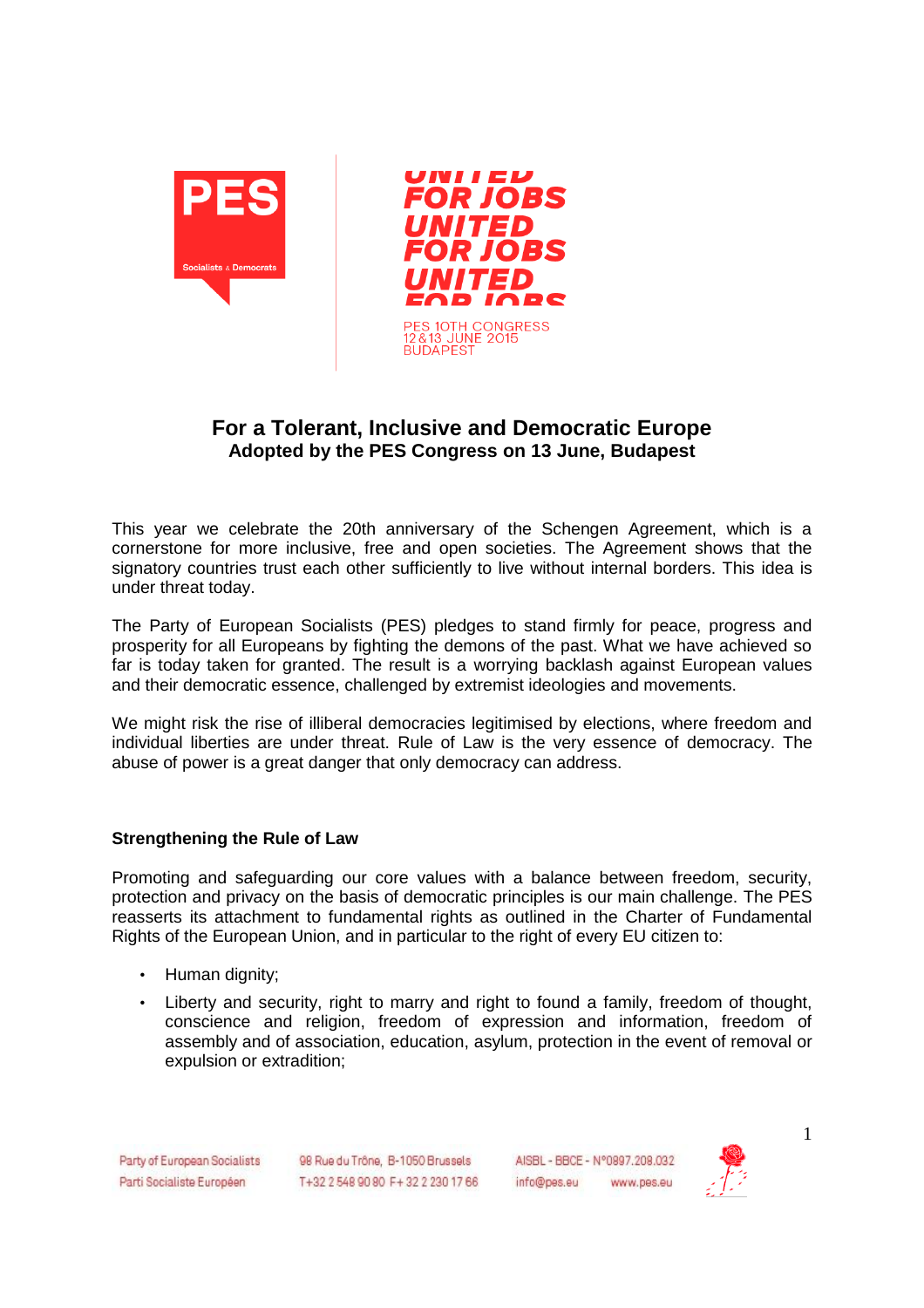- Equality before the law, non-discrimination, cultural, religious and linguistic diversity, equality between men and women, protection of the rights of the child and the elderly, integration of people with disabilities;
- Access to fair and just working conditions, to social security and social assistance, to healthcare and access to services;
- Voting rights and freedom of movement and residence.

The EU is faced with significant challenges in standing up for the Rule of Law. In the case of breaches by a Member State, EU action is limited. In the last decade, conservative leaders, including Viktor Orbán in Hungary have regularly breached the Rule of Law by violating rights and freedoms. Corruption is also a serious threat that the EU has to address in several Member States. Apart from political dialogue, the only way to act is by using Art. 7 of the Treaty on European Union which introduces an alert procedure with a final provision to suspend voting rights. This option is so serious that to date it has not been applied.

We welcome the EU Rule of Law Framework established by the European Commission, nevertheless we ask for the introduction of an **EU Democracy Scoreboard** (to function as an **early warning system**) to monitor whether Member States are complying with EU common values and respect for fundamental rights. This does not require the founding of new agencies or institutions. It requires better coordination, enhanced cooperation and making full use of both existing legislative and non-legislative tools in the relevant areas.

The EU must meet this challenge to ensure that the Rule of Law is applied and guarantees equal justice to all.

## **United against fear**

Our core European values are under attack on multiple fronts. We are witnessing the rise of extremist movements on all fringes of the political spectrum with ideologies promoting intolerance, disrespecting minorities and polarising our societies. Austerity policies, the democratic deficit and continuing economic challenges for citizens have weakened trust in political institutions. This has created fertile ground for the re-emergence of nationalism, hate speech and the politics of fear – the very foundations of right-wing populism and extremism. These parties create false propaganda and weaken our social peace.

Europe has faced several terrorist attacks deliberately aimed at creating mistrust within our societies, threatening democracy and our most fundamental values. Europe needs a coordinated and collective answer to these threats that respects fundamental liberties. It is our common responsibility to improve coordination at the European level. The dramatic events earlier this year have shown clearly that action is needed.

We believe that the European Union must guarantee safety for all citizens, and therefore strengthen the cooperation between Member States. In doing so we must ensure the correct balance is reached and full respect for European citizens' fundamental rights is achieved. Combatting terrorism and radicalisation must go hand in hand with an intensified dialogue to promote truly inclusive societies. We want a society where people's rights are guaranteed by law, irrespective of race, disability, religion, origin, gender, gender identity and sexual orientation or any other form of discrimination.

Party of European Socialists Parti Socialiste Européen

98 Rue du Trône, B-1050 Brussels T+32 2 548 90 80 F+32 2 230 17 66 AISBL - BBCE - N°0897.208.032 info@pes.eu www.pes.eu

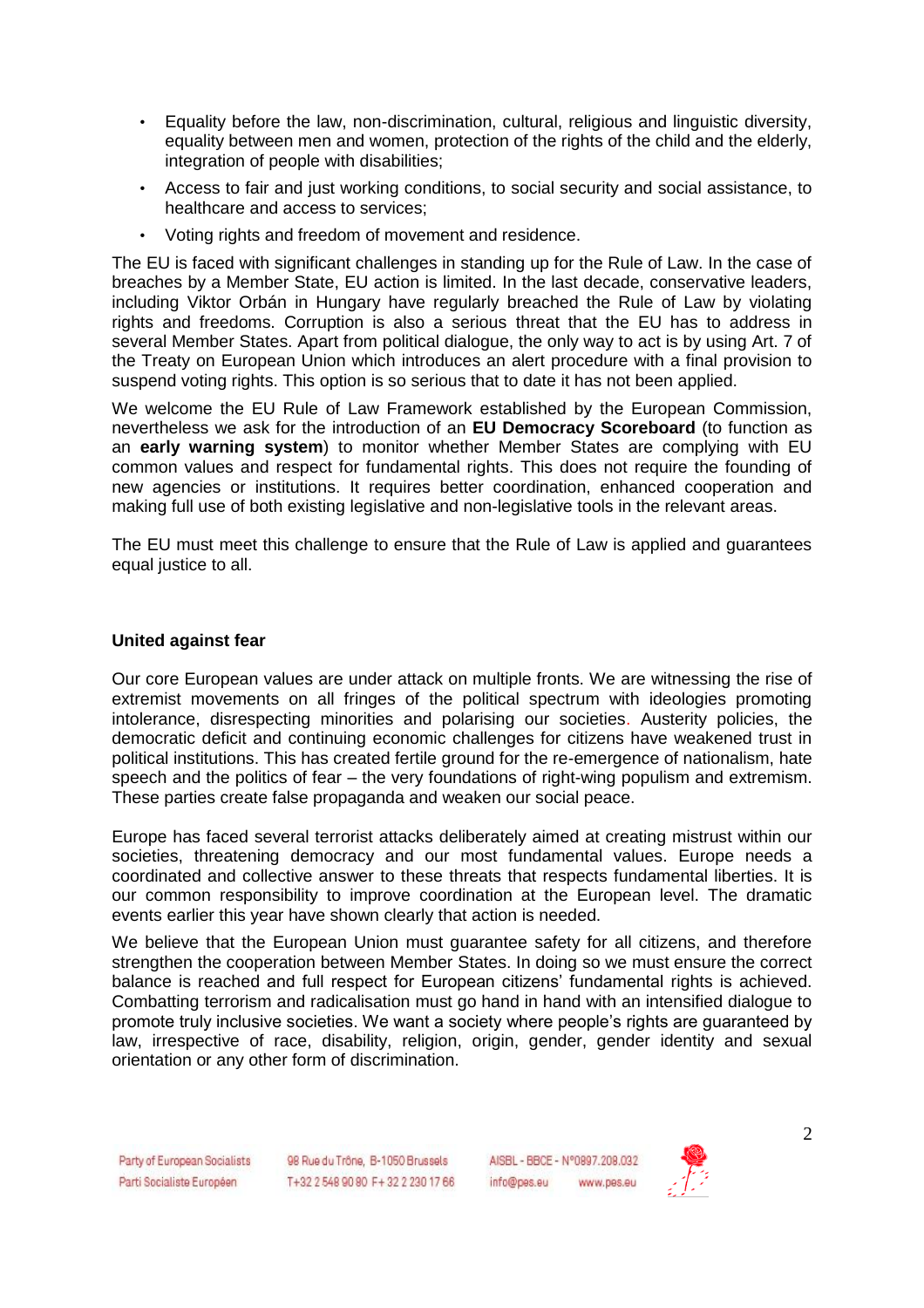Recalling the PES Leaders declaration of February 2015, we deeply deplore any attempt to justify terrorist attacks, or their use to stigmatize any community and to limit anyone's freedom. These attacks have only strengthened our resolve to stand up for inclusive and free societies and our respect for the freedom of expression.

We deeply deplore the vile reaction of far-right parties that have tried to benefit from the attacks by responding with their own campaign of hatred. Our response to terrorists and extremists is unity. We strongly believe that there cannot be any security without respect for democratic principles and the Rule of Law.

The PES firmly rejects any form of anti-Semitism, antigypsyism, Islamophobia, racial hatred, homophobia, xenophobia, transphobia and all forms of intolerance towards people with disabilities. We also reject hate speech, which constitutes incitement to discrimination, hostility or violence inflicted upon communities.

Seven years ago the European Commission proposed a law banning discrimination on grounds of sexual orientation, but also age, disability and religion, outside of employment. We deeply deplore that seven years later, in spite of strong pressure from the European Parliament, the proposal still remains blocked in the Council. We therefore need to continue our struggle for a European directive against all forms of discrimination, inside and outside the working environment.

Active policies to fight any form of discrimination and intolerance are needed. The European guidelines for respect and protection of all minorities must be carefully implemented. Roma are especially in need of access to education, health care, housing and actions counteracting segregation.

## **Empowerment and involvement of European citizens**

Europe is experiencing a decline in civic participation, decreases in political and social capital, lower levels of voter turnout, especially at European elections and a lack of trust in politics and politicians.

The PES will address abstention and disenchantment towards politics. Our objective is to reengage with all citizens. To enhance civic participation and strengthen democracy, tolerance and fundamental freedoms we must invest more in civic education and education in values and rights to build inclusive societies.

The PES sees the problem of voting abstention as a major political challenge. As democrats we must be able to convey what democracy is about, especially to younger generations. Today electoral systems vary greatly from country to country, fewer and fewer citizens use their democratic right to vote.

Our political family has a special responsibility in ensuring that the fundamental right to vote is and remains a reality for all voters across Europe. Therefore, we support electoral reforms which extend the possibility to vote and simplifies the system to make sure that everyone can be part of the democratic process both at National and European level. We want to explore the benefits of early voting, to increase accessibility of polling stations and to mobilise young voters.

Party of European Socialists Parti Socialiste Européen

98 Rue du Trône, B-1050 Brussels T+32 2 548 90 80 F+32 2 230 17 66

AISBL - BBCE - N°0897.208.032 info@pes.eu www.pes.eu